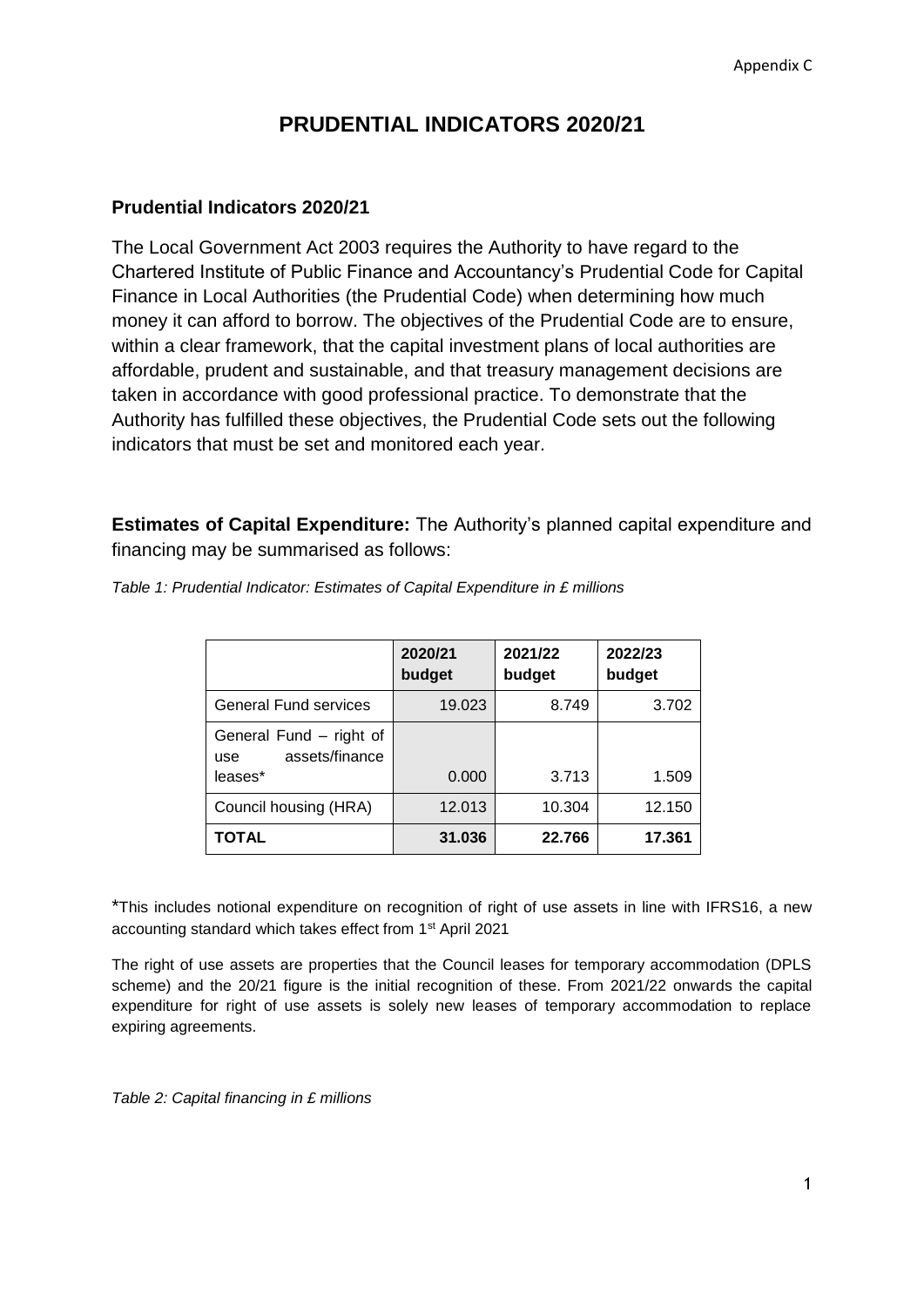|                                                                             | 2020/21  | 2021/22 | 2022/23 |  |
|-----------------------------------------------------------------------------|----------|---------|---------|--|
|                                                                             | budget   | budget  | budget  |  |
| <b>External sources</b>                                                     | 7.657    | 7.534   | 4.472   |  |
| <b>Contribution From</b><br>Revenue/Reserves                                | 10.010   | 8.263   | 9.185   |  |
| Right of use<br>assets/finance leases<br>MRP*                               | 0        | 1.290   | 0.221   |  |
| <b>Capital Receipts</b>                                                     | 13.369   | 3.256   | 2.195   |  |
| Right of use<br>assets/finance leases<br>Capital Financing<br>Requirement** | $\Omega$ | 2.423   | 1.288   |  |
| <b>TOTAL</b>                                                                | 31.036   | 22.766  | 17.361  |  |

**\*** This is equivalent to the current revenue cost of the leases.

\*\*Increases in debt/capital financing requirement is the recognition of right of use/finance assets which will increase CFR initially but will be gradually extinguished with the revenue cost of the leases applied each year.

**Estimates of Capital Financing Requirement:** The Capital Financing Requirement (CFR) measures the Authority's underlying need to borrow for a capital purpose.

|                              | 31.3.2020<br>actual | 31.3.2021<br>forecast | 31.3.2022<br>forecast | 31.3.2023<br>forecast |
|------------------------------|---------------------|-----------------------|-----------------------|-----------------------|
| <b>General Fund services</b> | 1.215               | 1.024                 | 3.252                 | 3.147                 |
| Council housing (HRA)        | 51.408              | 46.963                | 37.518                | 33.975                |
| Capital investments          | 0                   | 0                     | 0                     |                       |
| <b>TOTAL CFR</b>             | 52,623              | 47.987                | 40.770                | 37.122                |

*Table 3: Prudential Indicator: Estimates of Capital Financing Requirement in £ millions*

**Gross Debt and the Capital Financing Requirement:** In order to ensure that over the medium term debt will only be for a capital purpose, the Authority should ensure that debt does not, except in the short term, exceed the total of capital financing requirement in the preceding year plus the estimates of any additional capital financing requirement for the current and next two financial years. This is a key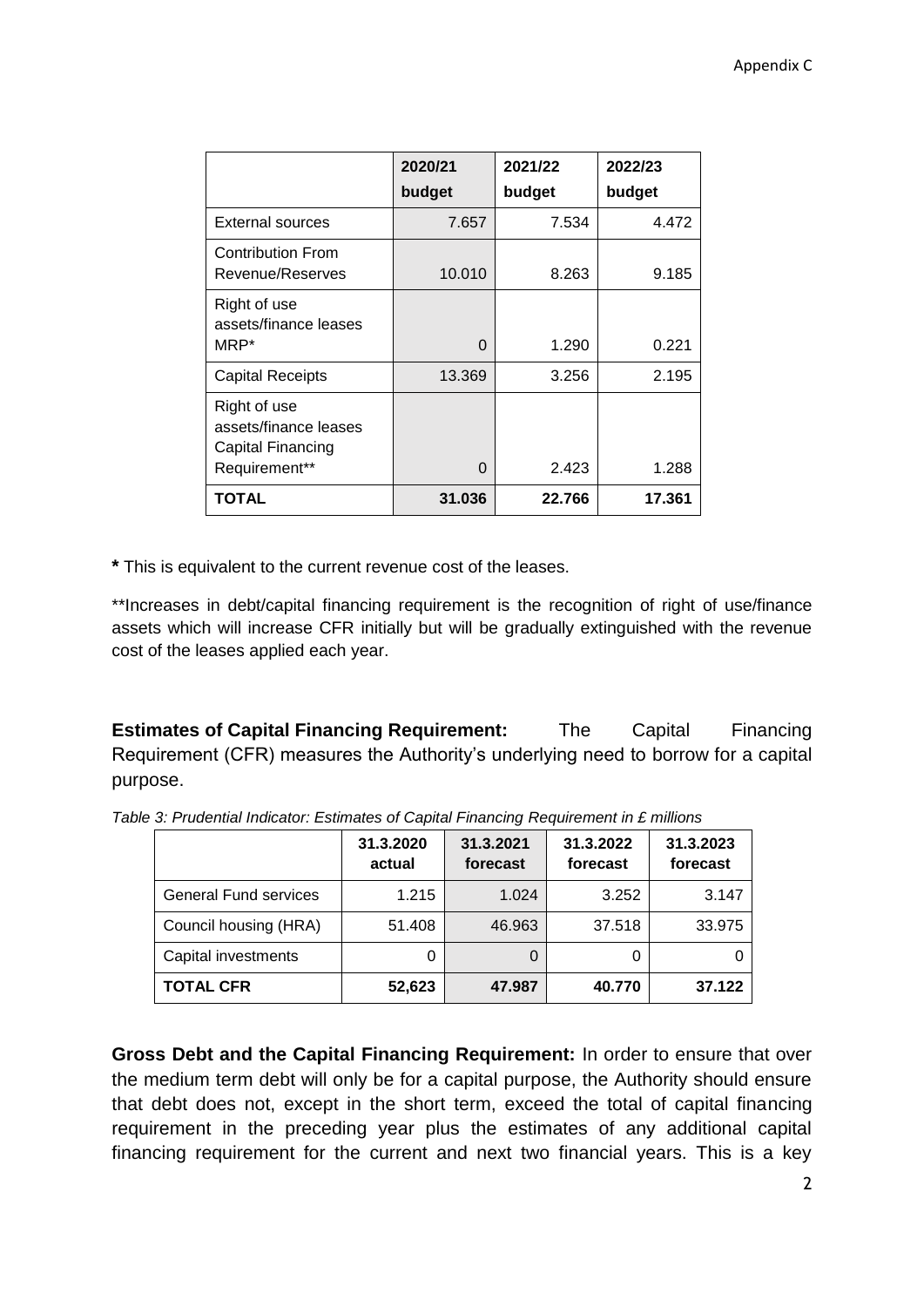indicator of prudence.

|                        |           | 31.3.2020<br>actual | 31.3.2021<br>budget | 31.3.2022<br>budget | 31.3.2023<br>budget |
|------------------------|-----------|---------------------|---------------------|---------------------|---------------------|
| Debt                   |           | 51.405              | 46.961              | 37.518              | 33.975              |
| Capital<br>Requirement | Financing | 52.623              | 47.987              | 40.770              | 37.122              |

*Table 4: Prudential Indicator: Gross Debt and the Capital Financing Requirement in £ millions*

Total debt is expected to remain at or below the CFR during the forecast period.

**Operational Boundary for External Debt:** The operational boundary is based on the Authority's estimate of most likely (i.e. prudent but not worst case) scenario for external debt. It links directly to the Authority's estimates of capital expenditure, the capital financing requirement and cash flow requirements, and is a key management tool for in-year monitoring. Other long-term liabilities can comprise finance leases, Private Finance Initiative and other liabilities that are not borrowing but form part of the Authority's debt. The level set includes an allowance for the possibility of significant payments due to successful business rate appeals.

**Authorised Limit for External Debt:** The authorised limit is the affordable borrowing limit determined in compliance with the Local Government Act 2003. It is the maximum amount of debt that the Authority can legally owe. The authorised limit provides headroom over and above the operational boundary for unusual cash movements.

|                                            | 2020/21<br>limit | 2021/22<br>limit | 2022/23<br>limit |
|--------------------------------------------|------------------|------------------|------------------|
| Authorised limit - borrowing               | 120              | 120              | 120              |
| Authorised limit - PFI and leases          | 20               | 20               | 20               |
| Authorised limit - total external debt     | 140              | 140              | 140              |
| Operational boundary - borrowing           | 100              | 100              | 100              |
| Operational boundary - PFI and leases      | 15               | 15               | 15               |
| Operational boundary - total external debt | 115              | 115              | 115              |

*Table 5: Prudential Indicators: Authorised limit and operational boundary for external debt in £m*

**Ratio of Financing Costs to Net Revenue Stream:** This is an indicator of affordability and highlights the revenue implications of existing and proposed capital expenditure by identifying the proportion of the revenue budget required to meet financing costs, net of investment income.

*Table 6: Prudential Indicator: Proportion of financing costs to net revenue stream*